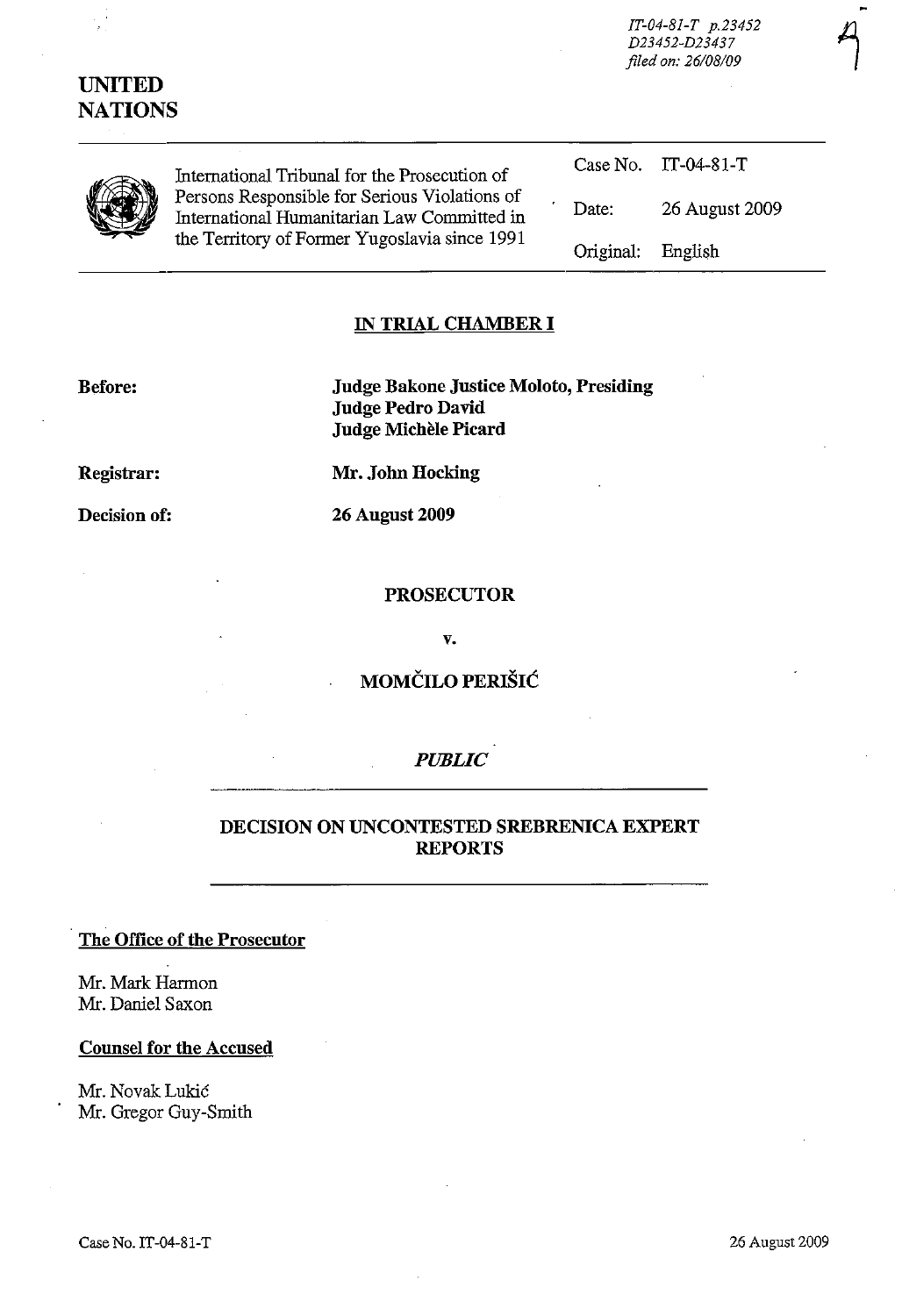**TRIAL** CHAMBER I ("Trial Chamber") of the International Tribunal for the Prosecution of Persons Responsible for Serious Violations of International Humanitarian Law Committed in the Territory of the former Yugoslavia since 1991 ("Tribunal") is seized of the Prosecution's "Submission of Uncontested Srebrenica Expert Reports with Annexes A through YY" filed publicly on 10 July 2009 ("Motion")<sup>1</sup> and hereby renders its Decision.

# **I. SUBMISSIONS**

1. In its Motion, the Prosecution seeks admission into evidence of 43 expert reports authored by the following individuals: Jose Pablo Baraybar, Anthony Brown, John Clark, Peter De Bruyn, William Haglund, Christopher Lawrence, Fredy Peccerelli, Richard Wright, A. D. Kloosterman, S.E. Maljaars, Michael Maloney and Michael Brown ("Expert Reports" and "Experts", respectively). The Prosecution also submits the Experts' *curricula vitae* ("Experts' CVs")?

2. In support of its Motion, the Prosecution submits that none of the Expert Reports is challenged by the Defence. Moreover, the Defence does not seek to cross-examine any of the Experts, nor does it challenge their qualifications.<sup>3</sup>

3. The Prosecution further submits that the Expert Reports are relevant to the charges in the Indictment as well as of probative value and that all the Experts possess sufficient expertise to act as experts within the meaning of Rule 94 *his* of the Tribunal's Rules of Procedure and Evidence  $("Rules").<sup>4</sup>$ 

4. The Defence did not file a response to the Motion.

# **II. APPLICABLE LAW**

5. Rule 94 *his* of the Rules reads as follows:

## Rule 94 *bis*  Testimony of Expert Witnesses

(A) The full statement and/or report of any expert witness to be called by a party shall be disclosed within the timelimit prescribed by the Trial Chamber or by the pre-trial Judge.

 $<sup>1</sup>$  On 29 July 2009, the Prosecution filed its "Supplemental Submission Regarding Uncontested Srebrenica Expert</sup> Reports with Annexes 1-24" ("Supplemental Submission"), containing replacements for the materials previously submitted in the illegible format in the Motion as well as several missing *curricula vitae.* 

 $<sup>2</sup>$  Motion, paras 1, 4, 27.</sup>

<sup>3</sup> Motion, paras 2-3, 6, 8, 10, 12, 14, 16, 18,20,22,24,26.

<sup>4</sup> Motion, paras 6, 8, 10, 12, 14, 16, 18,20,22,24,26.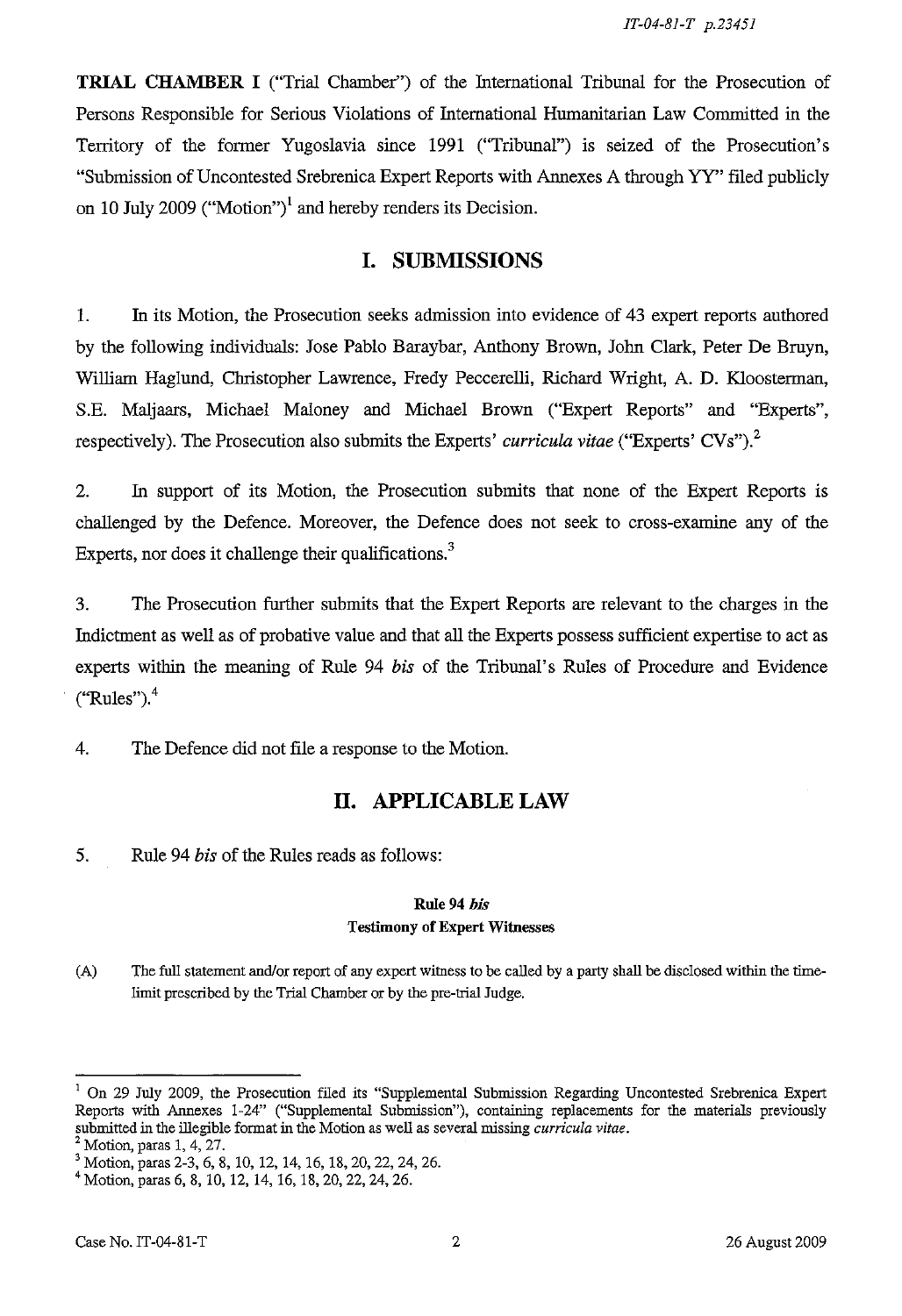*IT-04-8J-T p.23450* 

- (B) Within thirty days of disclosure of the statement and/or report of the expert witness, or such other time prescribed by the Trial Chamber or pre-trial Judge, the opposing party shall file a notice indicating whether:
	- (i) it accepts the expert witness statement and/or report; or
	- (ii) it wishes to cross-examine the expert witness; and
	- (iii) it challenges the qualifications of the witness as an expert or the relevance of all or parts of the statement and/or report and, if so, which parts.
- (C) If the opposing party accepts the statement and/or report of the expert witness, the statement and/or report may be admitted into evidence by the Trial Chamber without calling the witness to testify in person.

6. The jurisprudence of the Tribunal has established a number of requirements which must be met before an expert statement or report is admissible in evidence. They include:

- 1) the proposed witness is classified as an expert;
- 2) the expert statements or reports meet the minimum standard of reliability;
- 3) the expert statements or reports are relevant and of probative value; and
- 4) the content of the expert statements or reports falls within the accepted expertise of the witness. $5$

7. The term "expert" has been defined by the jurisprudence of the Tribunal as "a person whom [sic] by virtue of some specialised knowledge, skill or training can assist the trier of fact to understand or determine an issue in dispute<sup> $,6$ </sup>. In determining whether a particular witness meets these criteria, the Trial Chamber should take into account the witness's former and present positions and professional experience through reference to the witness's CV as well as the witness' scholarly articles, other publications or any other pertinent information about the witness.<sup>7</sup>

8. An expert is expected to make statements and draw conclusions independently and impartially. The fact that the witness has been involved in the investigation and preparation of the Prosecution or Defence case or is employed or paid by one party does not disqualify him or her as an expert witness or make the expert statement unreliable.<sup>8</sup> Concerns relating to the witness's independence or impartiality do not necessarily affect the admissibility of the witness' statement or

<sup>5</sup> Decision on Expert Reports of Ewa Tabeau, 23 April 2009, para. 7; *Prosecutor* v. *Lukic and Lukic,* IT-98-32/l-T, Decision on Second Prosecution Motion for the Admission of Evidence Pursuant to RuIe *92bis* (Two Expert Witnesses), 23 JuIy 2008, para. 15.

<sup>&</sup>lt;sup>6</sup> Prosecutor v. Stanislav Galić, Case No. IT-98-29-T, Decision Concerning the Expert Witnesses Ewa Tabeau and Richard Philipps, 3 JuIy 2002, p. 2. *("Galic* Decision Experts Tabeau and Philipps").

<sup>&</sup>lt;sup>7</sup> Prosecutor v. Vojislav Šešelj, Case No. IT-03-67-T, Decision on Expert Status of Reynaud Theunens, 12 February 2008, para. 28, with further references; *Prosecutor* v. *Dragomir Milosevic,* Case No. IT-98-29/I-T, Decision on Defence Expert Witnesses, 21 August 2007, para. 6, with further references.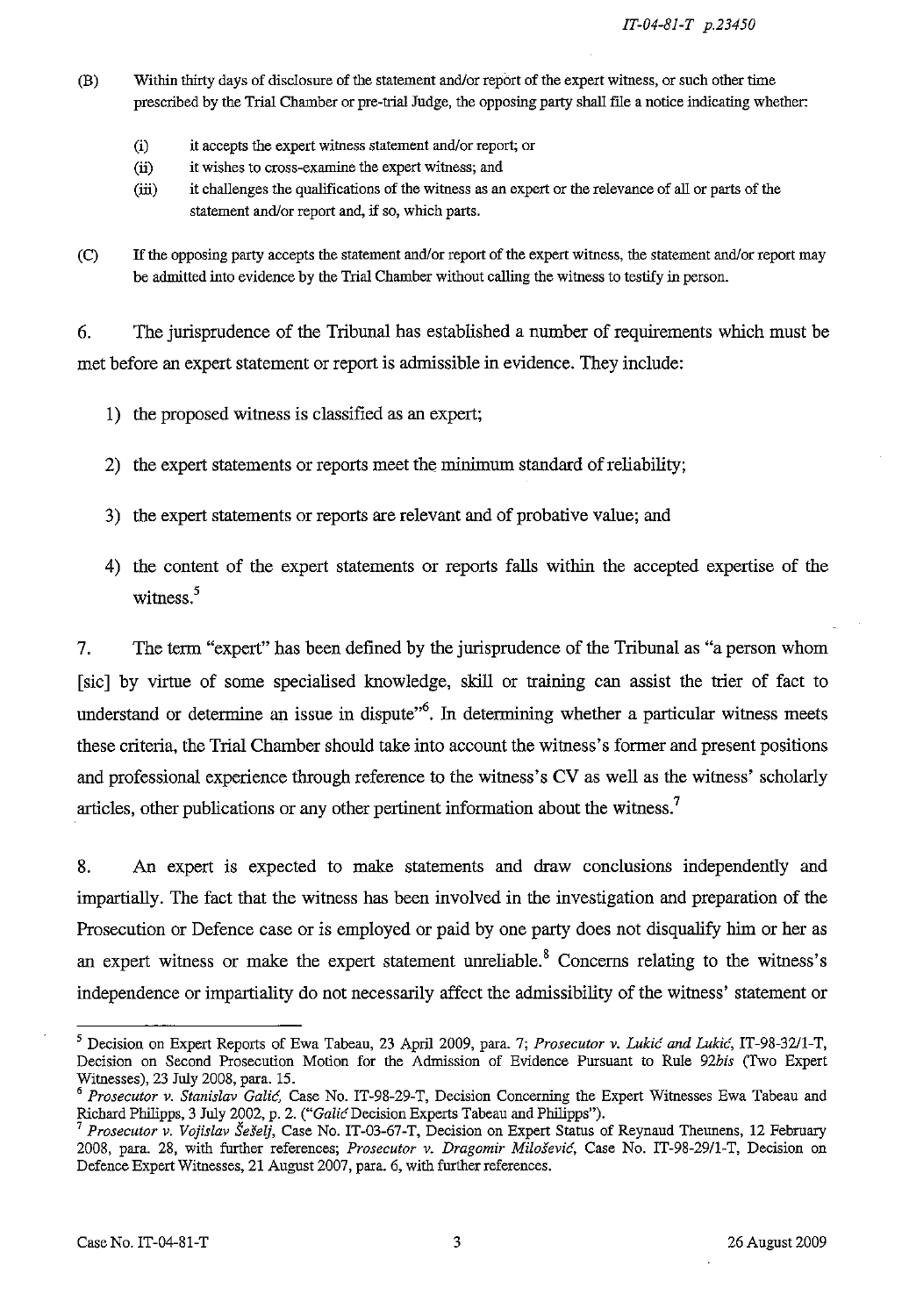report pursuant to Rule 94 *his* of the Rules, but may affect the weight to be given to the witness's evidence.<sup>9</sup>

9. The content of the statement or report must fall within the expert witness's area of expertise.<sup>10</sup> This requirement ensures that the statements or reports of an expert witness will only be treated as expert evidence, insofar as they are based on the expert's specialised knowledge, skills or training. Statements that fall outside the area of expertise will be treated as personal opinions of the witness and will be weighted accordingly.<sup>11</sup>

# **III. DISCUSSION**

#### 1. Position of the Defence

10. The Trial Chamber considers that the Defence accepted all the Expert Reports and did not submit any challenge as to the relevance of the Expert Reports or the qualifications of the Experts.<sup>12</sup> However, before admitting the Expert Reports into evidence, the Trial Chamber must be satisfied that they are relevant, of probative value and that their content falls within the field of expertise of their authors.

#### 2. Jose Pablo Baraybar

11. Mr. Baraybar is the author of the following six reports:

- 1) "Report on the Anthropology Examination of Human Remains From Eastern Bosnia in 1999,,;13
- 2) "Report on the Exhumation of Mass Gravesites in Eastern Bosnia, August-October 1999";<sup>14</sup>
- 3) "Report on the Anthropology Examination of Human Remains from Eastern Bosnia in  $2000$ ":  $15$

<sup>8</sup>*Galie* Decision Experts Tabeau and Philipps pp 2-3.

*<sup>9</sup> Prosecutor v Slobodan Milosevie,* Case No. IT-02-S4-T, Decision on Admissibility of Expert Report of Kosta Cavoski, 1 March 2006 p. 2; *but see Prosecutor v. Milan Milutinovie et aI.,* Case No. IT-OS-87-T, Oral Ruling of 13 July 2006.

<sup>10</sup>*Prosecutor v Milan Martie,* Case No. IT-9S-11-T, Decision on Defence's Submission of the Expert Report of Professor SmiJja Avramov Pursuant to Rule *94bis,* 9 November 2006, *("Martic,* Decision Expert Avramov") para. 12. l! *ibid.,* para. 12.

<sup>&</sup>lt;sup>12</sup> The Trial Chamber notes that the expert reports of José Pablo Baraybar; Anthony Brown, John Clark, Peter De Bruyn, William Haglund and Christopher Lawrence have been noted by the Chamber previously seized of the as accepted by the Defence, *see* Order on Defence Submissions Regarding Various Experts' Reports Disclosed by the Prosecution Pursuant to Rule *94bis,* 2 February 2007. Moreover, the Defence did not challenge any of the remaining expert reports by Fredy Peccerelli, Richard Wright, A. D. Kloosterman, S.E. Maljaars, Michael Maloney, and Michael Brown. Likewise, the trial record does not contain any Defence challenge of the expertise of any of the Experts.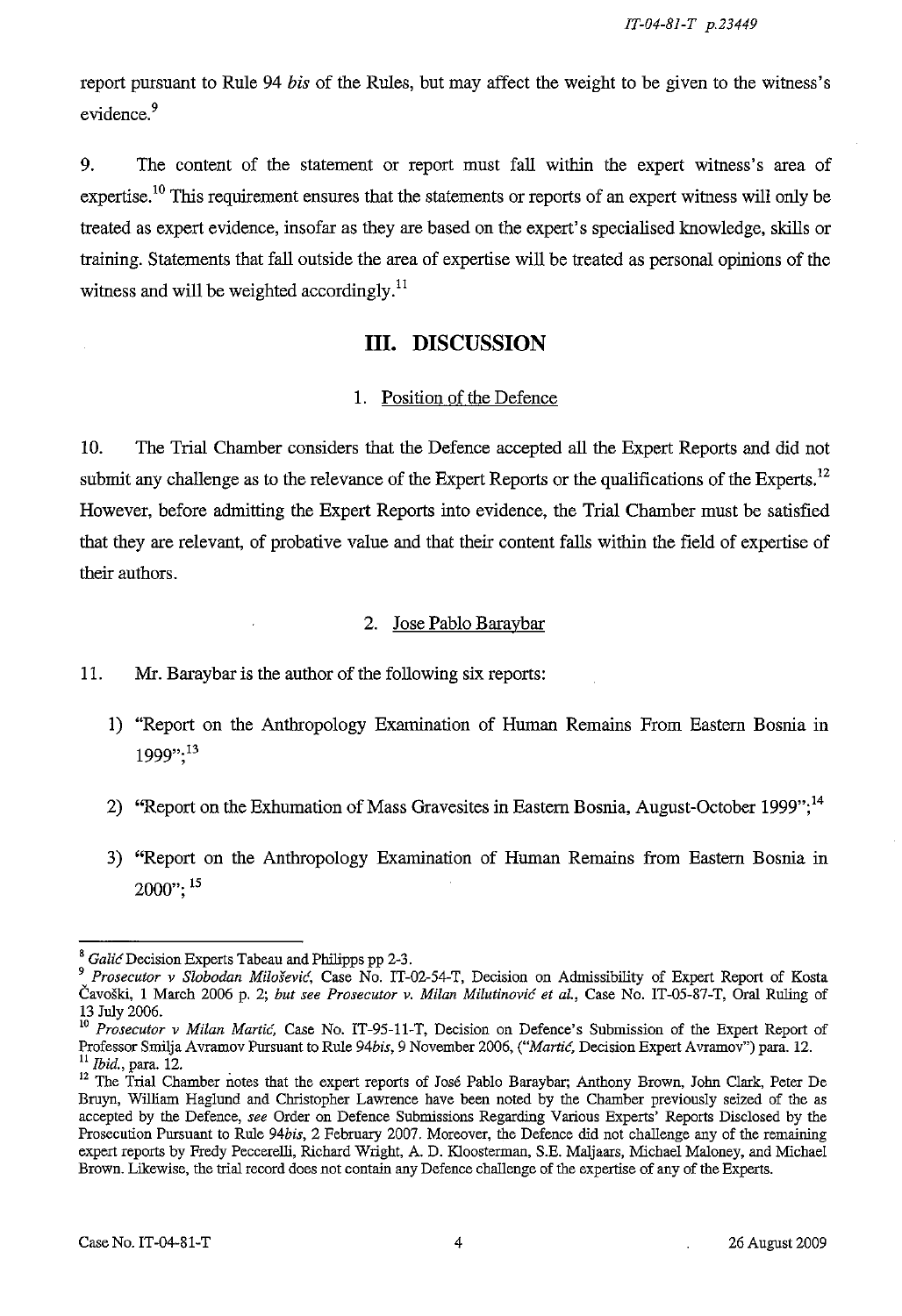- 4) "Report on Excavations at Glogova 2, Bosnia and Herzegovina 1999-2001";  $^{16}$
- 5) "Calculation of the Minimal Number of Individuals Exhumed by the International Criminal Tribunal for the former Yugoslavia between 1996 and  $2001$ ";<sup>17</sup> and
- 6) "Report on Excavation at the Site of Zelani Jadar 6, Bosnia and Herzegovina, 2001";<sup>18</sup> (collectively, "Baraybar Reports").

12. An analysis of Mr. Baraybar's CV shows that at the time he wrote his reports, he was an anthropologist employed at the Investigations Section of the Office of the Prosecution ("OTP"), of the Tribunal. Mr. Baraybar has also participated in numerous forensic missions, has done extensive laboratory works and has been published widely on the subject of forensic anthropology.<sup>19</sup>

13. Given Mr. Baraybar's work experience and scientific studies, the Trial Chamber is satisfied that he has gained specialised knowledge as an expert in the field of forensic anthropology. The Trial Chamber therefore finds that Mr. Baraybar is qualified as an expert within the meaning of Rule 94 *bis* of the Rules.

14. The Baraybar Reports present the results of the anthropological examination of human remains exhumed from mass graves in eastern Bosnia and Herzegovina ("BiH") between 1996 and 2001. The graves allegedly contain the victims from the Safe Area of Srebrenica who were killed in July 1995. The Trial Chamber is therefore satisfied that the Baraybar Reports fall within Mr. Baraybar's field of expertise.

15. The Trial Chamber further finds that the Baraybar Reports are relevant to the crimes committed in Srebrenica as alleged in Counts 9 to 13 of the Indictment. The Baraybar Reports also clearly set out the methodology used.<sup>20</sup> The Trial Chamber therefore finds that the Baraybar Reports contain infonnation of relevance and probative value which may assist the Chamber in its determination of important issues in this case.

#### 3. Anthony Brown

16. Mr. Brown is the author of the following two reports:

<sup>13</sup> Motion, Annex A.

<sup>&</sup>lt;sup>14</sup> Motion, Annex B.

<sup>&</sup>lt;sup>15</sup> Motion, Annex C.

<sup>16</sup> Motion, Annex D.

<sup>&</sup>lt;sup>17</sup> Motion, Annex E.

<sup>&</sup>lt;sup>18</sup> Motion, Annex F.

<sup>&</sup>lt;sup>19</sup> Motion, Annex G.

<sup>20</sup> Motion, Annex A, pp 6-7.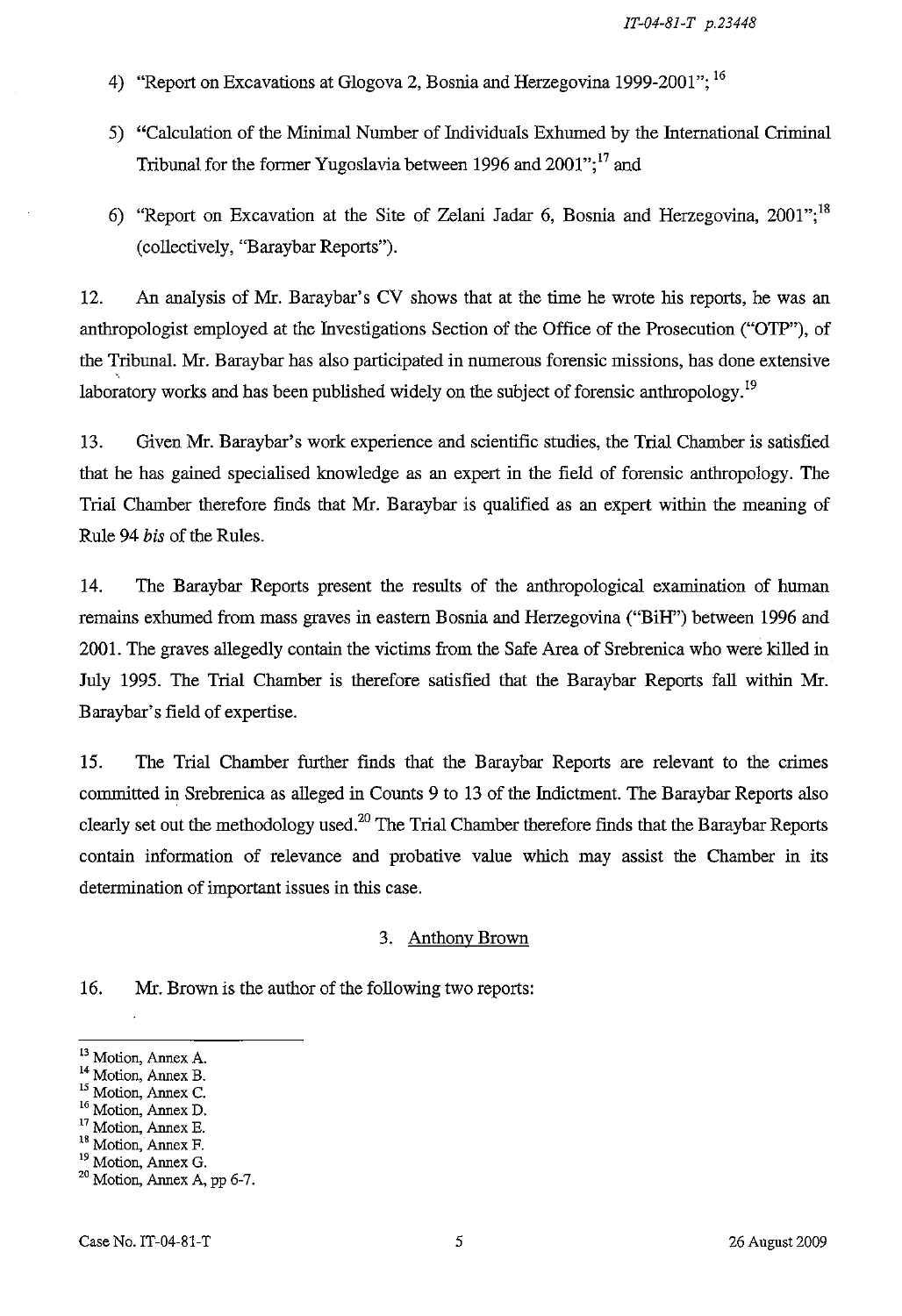*IT-04-SJ-T p.23447* 

1) "Statement of Anthony Brown of 26 February 1999";<sup>21</sup>

2) "Statement of Anthony Brown of 29 November 1999";<sup>22</sup> (collectively, "Brown Reports).

17. An analysis of Mr. Brown's CV shows that at the time he wrote his reports, he was a palynologist employed as a lecturer/reader/researcher at the Department of Geography of Exeter University since 1983 and was a member of the British Ecological Society.<sup>23</sup>

18. Given Mr. Brown's working experience, the Trial Chamber is satisfied that he has gained specialised knowledge as an expert in the field of palynology. The Trial Chamber therefore finds that Mr. Brown is qualified as an expert within the meaning of Rule 94 *bis* of the Rules.

19. The Brown Reports present the results of a palynological examination of the soil samples collected from the various, both primary and secondary, exhumation sites in the wider area of Srebrenica. The Trial Chamber is therefore satisfied that the Brown Reports fall within Mr. Brown's field of expertise.

20. The Trial Chamber finds that the Brown Reports are relevant to the crimes committed in Srebrenica as alleged in Counts 9 to 13 of the Indictment. The Brown Reports also clearly set out the methodology used.<sup>24</sup> The Trial Chamber therefore finds that the Brown Reports contain information of relevance and probative value which may assist the Chamber in its determination of important issues in this case.

#### 4. John Clark

#### 21. Mr. Clark is the author of the following three reports:

- 1) "Pathology Reports on 1999 Exhumations"; $^{25}$
- 2) "ICTY Operations in Bosnia-Herzegovina 2000 Season Report of Chief Pathologist";<sup>26</sup>
- 3) "ICTY Operations in Bosnia-Herzegovina 2001 Season Report of Chief Pathologist"<sup>27</sup> (collectively, "Clark Reports").

<sup>21</sup> Motion, Annex H.

<sup>22</sup> Motion, Annex L

<sup>&</sup>lt;sup>23</sup> Motion, Annexes H and I; Supplemental Submission, Annex 22.

 $24$  Motion, Annex H, p. 2; Annex I, p. 1.

<sup>25</sup> Motion, Annex J.

<sup>&</sup>lt;sup>26</sup> Motion, Annex K.

<sup>27</sup> Motion, Annex L.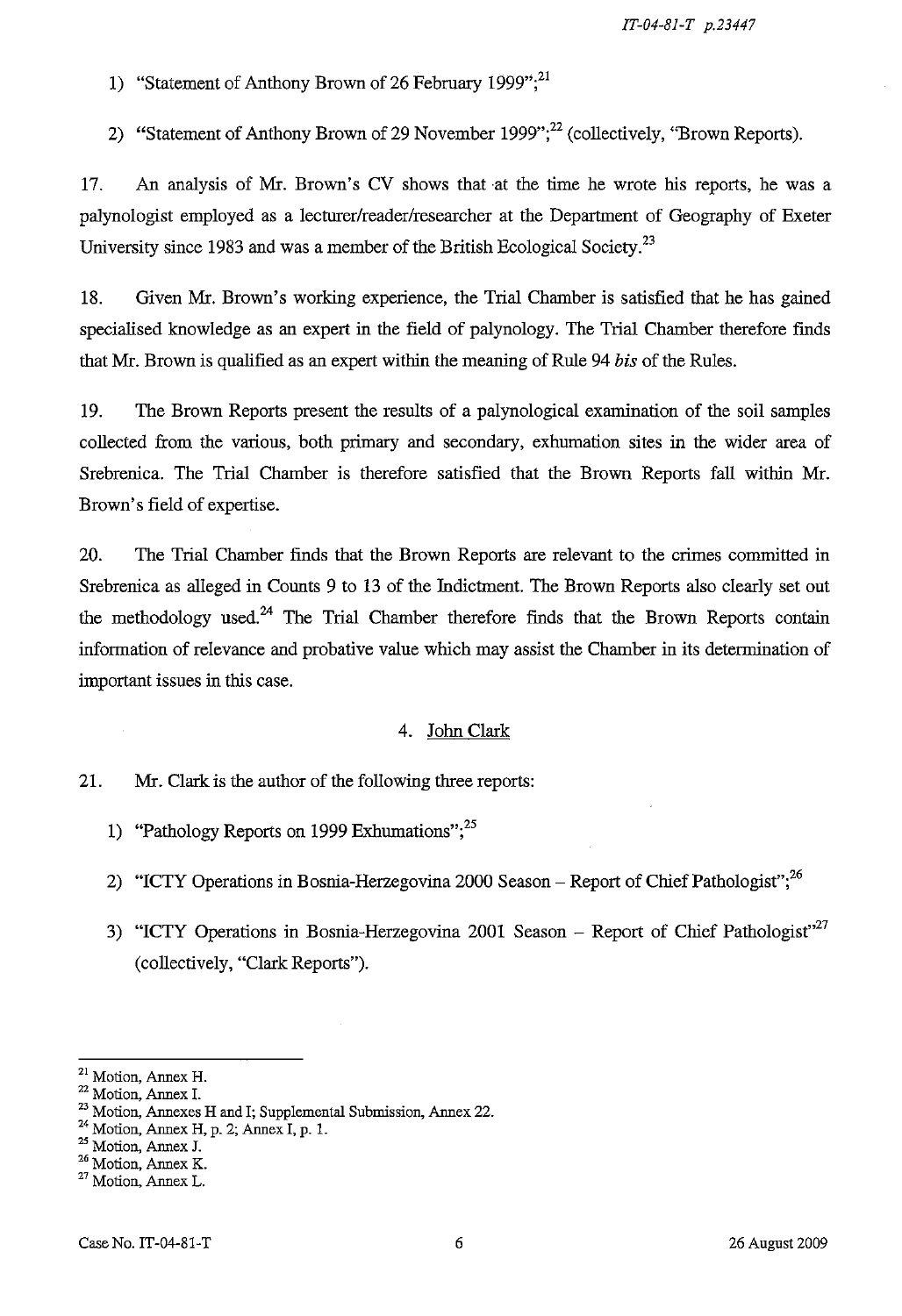22. An analysis of Mr. Clark's CV shows that at the time he wrote his reports he was a forensic pathologist and senior lecturer in forensic pathology at the University of Glasgow as well as a member of several professional associations which include the British Association in Forensic Medicine. Mr. Clark also completed several international forensic missions and published extensively on the subject of forensic pathology.<sup>28</sup>

23. Given Mr. Clark's working experience, the Trial Chamber is satisfied that he has gained specialised knowledge as an expert in the field of forensic pathology. The Trial Chamber therefore finds that Mr. Clark is qualified as an expert within the meaning of Rule 94 *bis* of the Rules.

24. The Clark Reports relate to the work of a team that carried out post mortem examinations on remains recovered in graves in BiH reported to be in relation to the killings occurring in Srebrenica in 1995.<sup>29</sup> The Trial Chamber is therefore satisfied that the Clark Reports fall within Mr. Clark's field of expertise.

25. The Trial Chamber finds that the Clark Reports are relevant to the crimes committed in Srebrenica as alleged in Counts 9 to 13 of the Indictment. The Clark Reports also clearly set out the methodology used.<sup>30</sup> The Trial Chamber therefore finds that the Clark Reports contain information of relevance and probative value which may assist the Chamber in its determination of important issues in this case.

## 5. Peter De Bruvn

26. Mr. De Bruyn is the author of the "Report on Forensic Explosive Analysis on Samples from Different Sites in Srebrenica, 2 March 2000" ("De Bruyn Report").<sup>31</sup>

27. An analysis of Mr. De Bruyn's CV shows that he studied analytical chemistry at Eindhoven University of Technology and specialised in high-performance liquid chromatography. At the time he wrote his report, he had acquired significant experience studying explosives, gunshot residues and general criminalistics while working as a case officer at the Forensic Science Laboratory in Rijswijk and later at the Netherlands Forensic Institute.<sup>32</sup>

28. Given Mr. De Bruyn's work experience, the Trial Chamber is satisfied that he has gained specialised knowledge as an expert in the field of forensic chemistry. The Trial Chamber therefore finds that Mr. De Bruyn is qualified as an expert within the meaning of Rule 94 *bis* of the Rules.

<sup>&</sup>lt;sup>28</sup> Motion, Annex M.

 $\frac{29}{1}$  Motion, Annex J, p. 1; Annex K, p. 1; Annex L, p. 1.

<sup>&</sup>lt;sup>30</sup> Motion, Annex J, pp 1-4; Annex L, p. 1.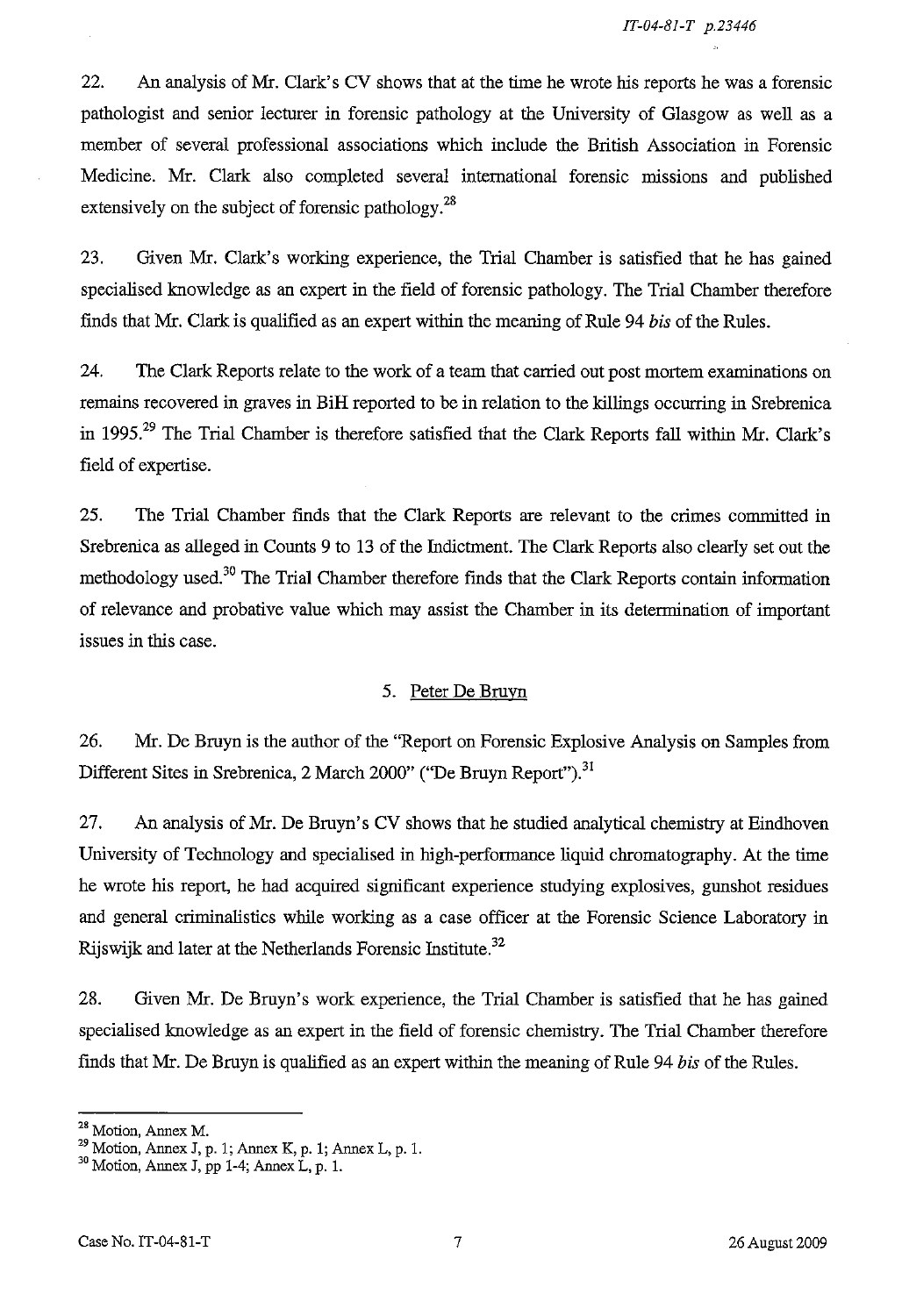29. De Bruyn Report presents the results of a chemical examination which analysed the presence of any explosive residues from samples collected at the Pilica Dom and the Kravica warehouse. The Trial Chamber is therefore satisfied that De Bruyn Report falls within his field of expertise.

30. The Trial Chamber finds that De Bruyn Report is relevant to the crimes committed in Srebrenica as alleged in Counts 9 to 13 of the Indictment. De Bruyn Report also clearly sets out the methodology used.<sup>33</sup> The Trial Chamber therefore finds that De Bruyn Report contains information of relevance and probative value which may assist the Chamber in its determination of important issues in this case.

## 6. William Haglund

31. Mr. Haglund is the author of the following fourteen reports:

- 1) "Forensic Investigation of the Lazete 2 Grave Site, 15 June 1998- Volume  $I$ ";<sup>34</sup>
- 2) "Forensic Investigation of the Lazete 2 Grave Site Volume  $\text{II}^{35}$
- 3) "Forensic Investigation of the Lazete 2 Grave Site Volume  $III$ ";<sup>36</sup>
- 4) "Forensic Investigation of the Lazete 2 Grave Site Volume IV";  $37$
- 5) "Forensic Investigation of the Lazete 2 Grave Site Volume  $V''$ ;<sup>38</sup>
- 6) "Forensic Investigation of the Cerska Grave Site, 15 June 1998 Volume  $I^{\prime\prime}$ ;<sup>39</sup>
- 7) "Forensic Investigation of the Cerska Grave Site Volume  $\text{II}^{3,40}$
- 8) "Forensic Investigation of the Cerska Grave Site Volume  $III$ ";<sup>41</sup>
- 9) "Forensic Investigation of the Cerska Grave Site Volume IV";  $42$

37 Motion, Annex R.

<sup>31</sup> Motion, Annex N.

<sup>32</sup> Supplemental Submission, Annex 23.

<sup>&</sup>lt;sup>33</sup> Motion, Annex N, p. 4.

<sup>34</sup> Motion, Annex O.

<sup>35</sup> Motion, Annex P.

<sup>&</sup>lt;sup>36</sup> Motion, Annex Q.

<sup>38</sup> Motion, Annex S.

<sup>39</sup> Motion, Annex T. 40 Motion, Annex U.

<sup>41</sup> Motion, Annex V.

<sup>42</sup> Motion, Annex W.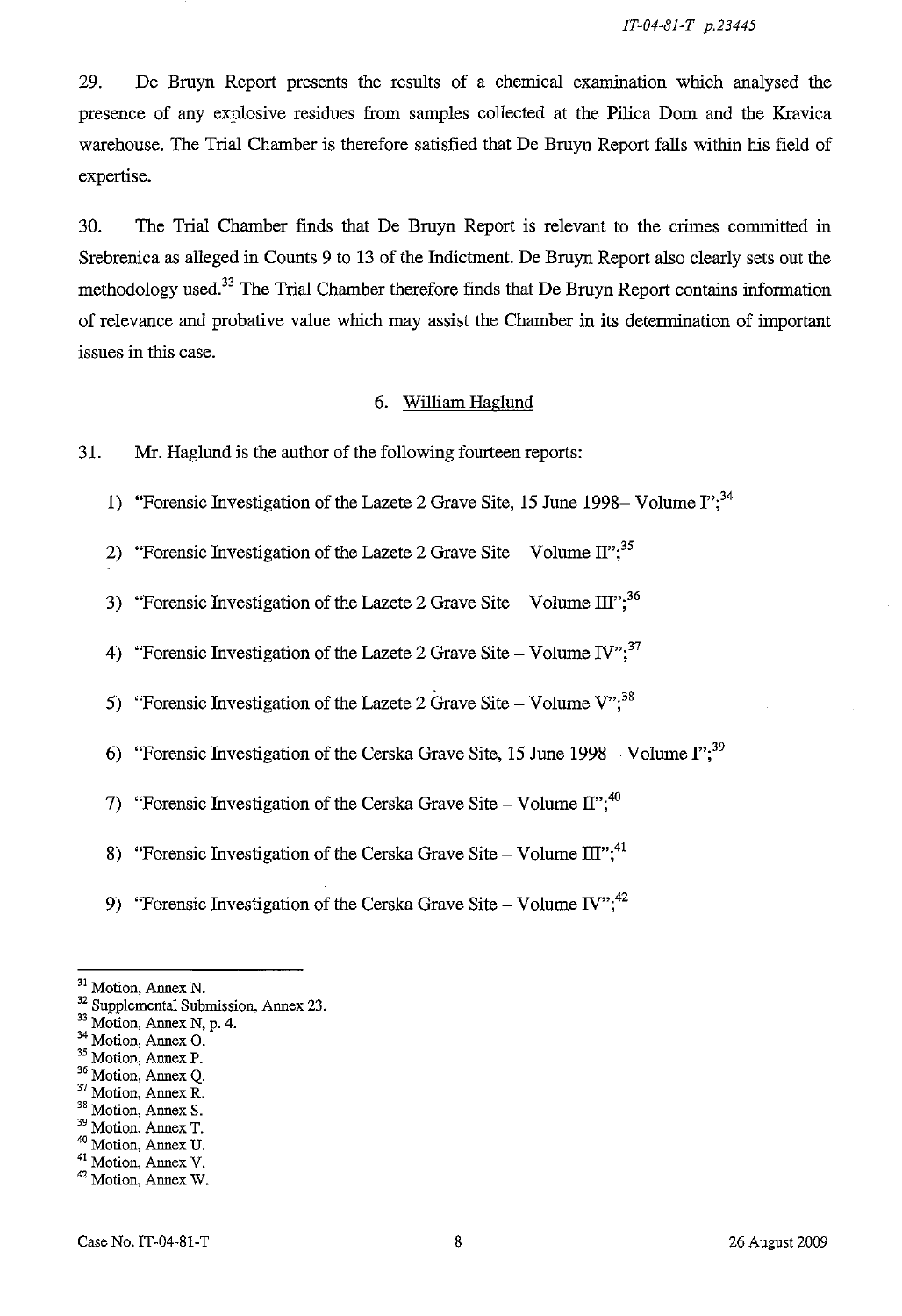- 10) "Forensic Investigation of the Cerska Grave Site Volume  $V''$ ,<sup>43</sup>
- 11) "Forensic Investigation of the Pilica (Branjevo Farm) Grave Site, 15 June 1998 Volume **1";44**
- 12) "Forensic Investigation of the Pilica (Branjevo Farm) Grave Site Volume  $\text{II}^{\cdot\cdot,45}$
- 13) "Forensic Investigation of the Pilica (Branjevo Farm) Grave Site Volume  $III$ ";<sup>46</sup>
- 14) "Forensic Investigation of the Pilica (Branjevo Farm) Grave Site Volume *IV*";<sup>47</sup> (collectively, "Haglund Reports").

32. An analysis of Mr. Haglund's CV shows that he obtained a Master's and PhD degrees in Physical Anthropology from the University of Washington in Seattle. In 1996, he was serving as the Senior Forensic Advisor to the Tribunal and the International Criminal Tribunal for Rwanda. In 1998, he became the Director of the International Forensic Program at the Physicians for Human Rights. Prior to writing of his reports, Mr. Haglund completed several international forensic missions and published extensively on the subject of forensic anthropology.<sup>48</sup>

33. Noting Mr. Haglund's professional experience the Trial Chamber is satisfied that he has gained specialised knowledge as an expert in the field of forensic anthropology. The Trial Chamber therefore finds that Mr. Haglund is qualified as an expert within the meaning of Rule 94 *bis* of the Rules.

34. The Haglund Reports contain detailed forensic findings in relation to the investigation and exhumations performed on the human remains recovered from mass graves associated with the fall of Srebrenica of July 1995. The Trial Chamber is therefore satisfied that the Haglund Reports fall within his field of expertise.

35. The Trial Chamber finds that the Haglund Reports are relevant to the crimes committed in Srebrenica as alleged in Counts 9 to 13 of the Indictment. Haglund Reports also clearly describe the methodology and procedures followed during the autopsies.<sup>49</sup> The Trial Chamber therefore finds that the Haglund Reports contain information of relevance and probative value which may assist the Chamber in its determination of important issues in this case.

<sup>43</sup> Motion, Annex X.

<sup>&</sup>lt;sup>44</sup> Motion, Annex Y.

<sup>45</sup> Motion, Annex z.

<sup>46</sup> Motion, Annex AA.

<sup>47</sup> Motion, Annex BE.

<sup>48</sup> Motion, Annex CC.

<sup>49</sup> Motion, Annex 0, pp 3-7, 28-40; Annex T, pp 2-5, 30-42; Annex Y, pp 3-5, 31-42.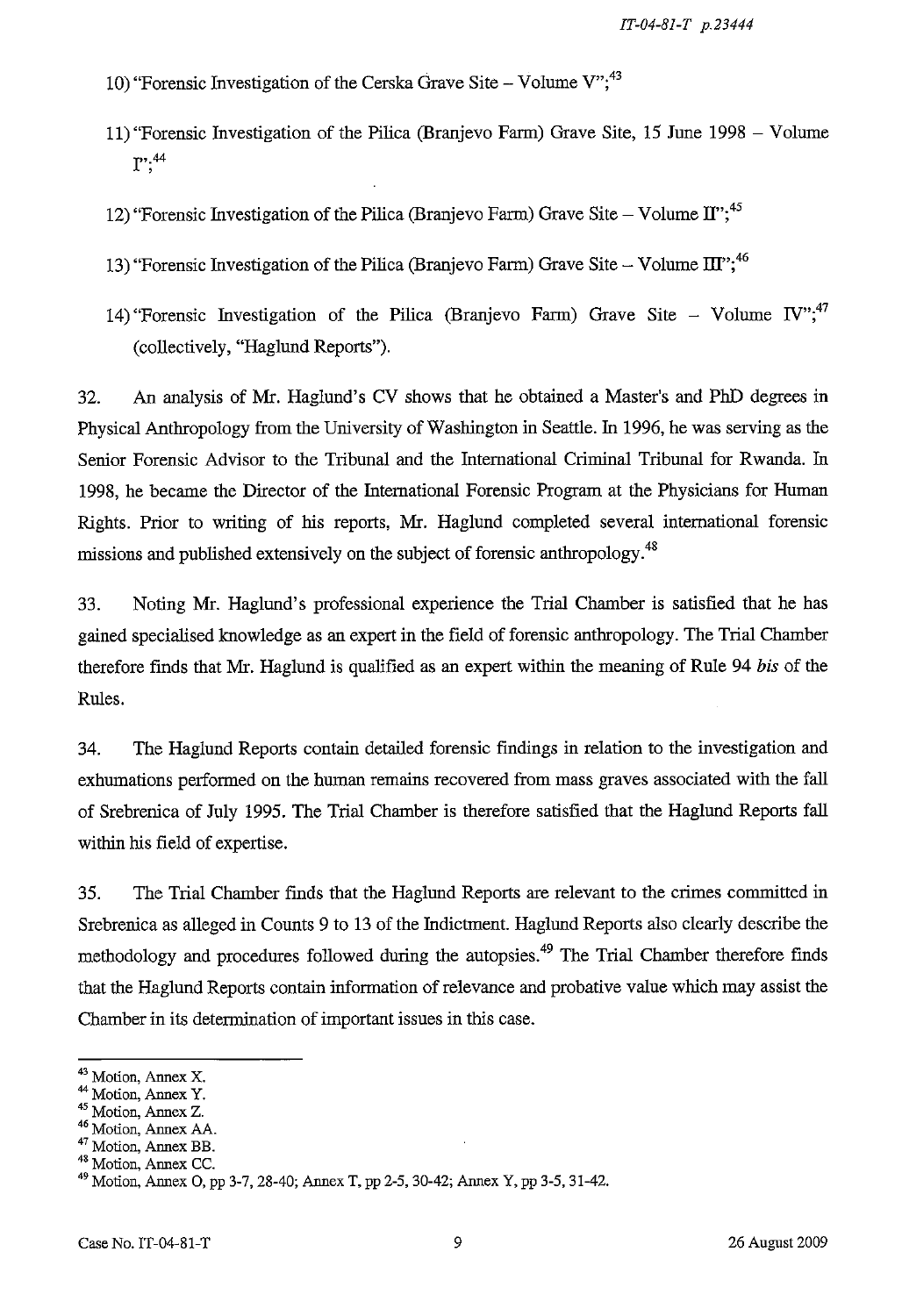- 7. Christopher Lawrence
- 36. Mr. Lawrence is the author of the following nine reports:
	- 1) "Report on Bodies Recovered Near Kosluk in 1998";<sup>50</sup>
	- 2) "Report on Autopsies of Human Remains from the Dam Site June 1998";<sup>51</sup>
	- 3) "Report on Autopsies of Human Remains form Cancari Road Site 12, August 1998";  $52$
	- 4) "Report on Autopsies of Human Remains from Cancari Road Site 3, August-September 1998":<sup>53</sup>
	- 5) "Report on Autopsies of Human Remains from Hodzici Road Site 3, October 1998";<sup>54</sup>
	- 6) "Report on Autopsies of Human Remains from Hodzici Road Site 4, October 1998";<sup>55</sup>
	- 7) "Report on Autopsies of Human Remains from Hodzici Road Site 5, October 1998";<sup>56</sup>
	- 8) "Report on Autopsies of Human Remains from Zelani Jadar Site 5, October 1998";<sup>57</sup>
	- 9) "Report on Autopsies of Human Remains from Liplje Site 2, October 1998"; (collectively, "Lawrence Reports").<sup>58</sup>

37. An analysis of Mr. Lawrence's CV shows that at the time he authored his reports, he was the Chief Forensic Pathologist for the Tribunal in BiH.<sup>59</sup> Mr. Lawrence has extensive professional experience in forensic and medical pathology.<sup>60</sup> He was appointed Clinical Lecturer in the Department of Pathology of the University of Sydney in Australia in August 1994.<sup>61</sup> His CV also shows that he has carried out numerous researches in the field of forensic anthropology and is author of various publications on the subject. $62$ 

<sup>50</sup> Motion, Annex DD.

<sup>51</sup> Motion, Annex EE; Supplemental Submission, Annex 5.

<sup>52</sup> Motion, Annex FF; Supplemental Submission, Annex 6.

<sup>53</sup> Motion, Annex GG; Supplemental Submission, Annex 7.

<sup>54</sup> Motion, Annex HH; Supplemental Submission, Annex 8.

<sup>55</sup> Motion, Annex II; Supplemental Submission, Annex 9.

<sup>56</sup> Motion, Annex JJ; Supplemental Submission, Annex 10.

<sup>57</sup>Motion, Annex KK; Supplemental Submission, Annex II.

<sup>58</sup> Motion, Annex LL; Supplemental Submission, Annex 12.

<sup>&</sup>lt;sup>59</sup> Motion, Annex MM.

<sup>60</sup> Motion, Annex MM, pp 1-2.

<sup>61</sup> Motion, Annex MM, p. 2.

<sup>62</sup> Motion, Annex MM, pp 3-6.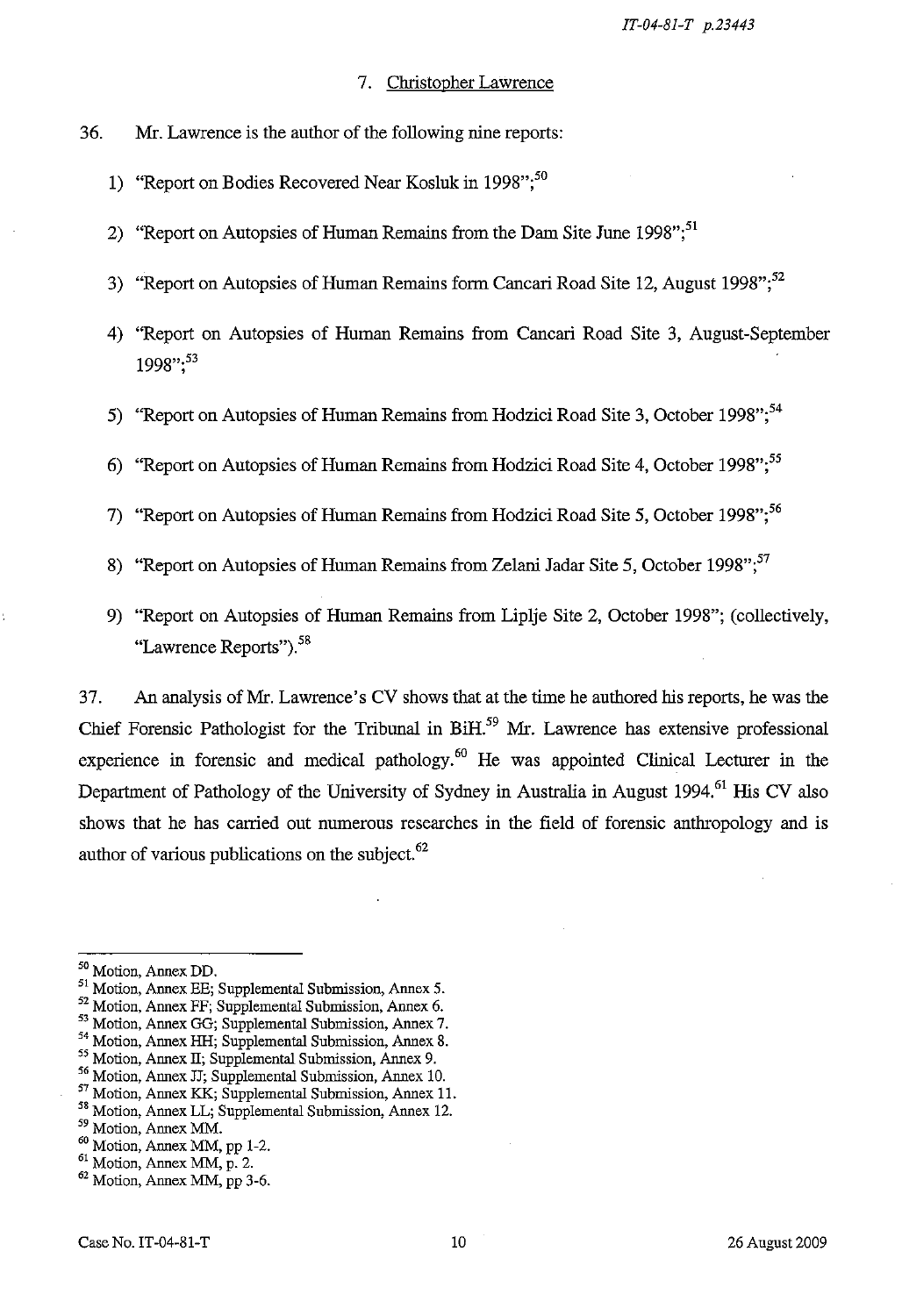38. Noting Mr. Lawrence's professional experience and academic background, as well as his teaching and research activities, the Trial Chamber is satisfied that he has gained specialised knowledge as an expert in the field of forensic anthropology. The Trial Chamber therefore finds that Mr. Lawrence is qualified as an expert within the meaning of Rule 94 *his* of the Rules.

39. The Lawrence Reports set out the findings and conclusions of the anthropological examination and autopsies performed between June and October 1998 in BiH on the human remains recovered from mass graves associated with the fall of Srebrenica of July 1995. The Trial Chamber is therefore satisfied that the Lawrence Reports fall within Mr. Lawrence's field of expertise.

40. The Trial Chamber fmds that the Lawrence Reports are relevant to the crimes committed in Srebrenica as alleged in Counts 9 to 13 of the Indictment. The Lawrence Reports also clearly describe the chain of custody of the human remains and set out the methodology and procedures followed during the autopsies. $63$  The Trial Chamber therefore finds that the Lawrence Reports contain information of relevance and probative value which may assist the Chamber in its determination of important issues in this case.

#### 8. Fredy Peccerelli

41. Mr. Peccerelli is the author of the "Lazete 1 Bosnia and Herzegovina Excavation and Exhumation Report" ("Peccerelli Report").<sup>64</sup>

42. An analysis of Mr. Peccerelli's CV shows that he studied anthropology at the City University of New York and prior to writing of his report took part in various trainings in the field of forensic anthropology. Mr. Peccerelli worked as a forensic anthropologist at the Tribunal as well as a Director of the Guatemalan Forensic Anthropology Foundation.<sup>65</sup>

43. Given Mr. Peccerelli's professional experience, the Trial Chamber is satisfied that he has gained specialised knowledge as an expert in the field of forensic anthropology. The Trial Chamber therefore finds that Mr. Peccerelli is qualified as an expert within the meaning of Rule 94 *his* of the Rules.<sup>66</sup>

<sup>65</sup> Motion, Annex OO.

<sup>63</sup> Motion, Annex DD; Annex EE, pp 3-4; Annex FF, pp 3-7; Annex GG, pp 3-6; Annex HH, pp 3-7; Annex II, pp 3-6; Annex JJ, pp 3-7; Annex KK, pp 4-8.

<sup>&</sup>lt;sup>04</sup> Motion, Annex NN; Supplemental Submission, Annex 13.

<sup>66</sup> Motion, Annex 00.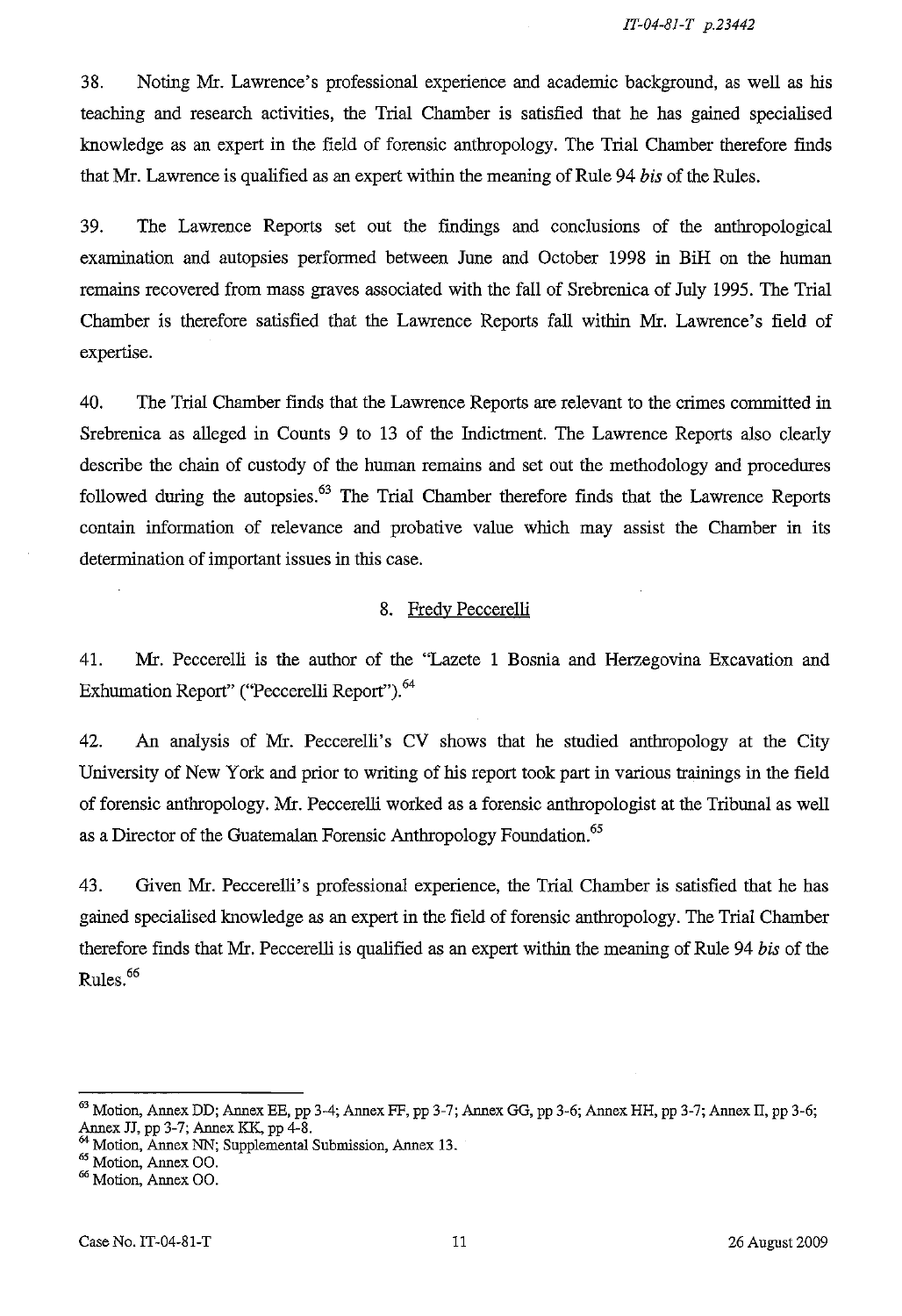*IT-04-81-T p.23441* 

44. Peccerelli Report relates to the work of a team that carried out an excavation and exhumation of a grave in BiH reported to be related to the killings occurring in Srebrenica in 1995. The Trial Chamber is therefore satisfied that Peccerelli Report falls within his field of expertise.

45. The Trial Chamber finds that Peccerelli Report is relevant to the crimes committed in Srebrenica as alleged in Counts 9 to 13 of the Indictment. Peccerelli Report also clearly sets out the methodology used.67 The Trial Chamber therefore finds that Peccerelli Report contains information of relevance and probative value which may assist the Chamber in its determination of important issues in this case.

## 9. Richard Wright

46. Mr. Wright is the author of the following three reports:

- 1) "Report on Excavations and Exhumations at Kozluk in 1999; with Appendix on Visits to Konjevici and Potočari, 2 February 2000";<sup>68</sup>
- 2) "Exhumations in Eastern Bosnia in 1998, 19 May 1999"; $^{69}$
- 3) "Report on Excavations and Exhumations at the Glogova 1 Mass Grave in 2000, 9 February  $2001^{70}$  (collectively, "Wright Reports").

47. An analysis of Mr. Wright's CV shows that at the time he wrote his reports he was Emeritus Professor of Anthropology at the University of Sydney, Australia. During his long career in the field of anthropology, he was *inter alia* supervising numerous projects involving excavations of mass graves. He also published extensively on the subject of anthropology.<sup>71</sup>

48. Given Mr. Wright's academic career and his professional experience, the Trial Chamber is satisfied that he has gained specialised knowledge as an expert in the field of anthropology. The Trial Chamber therefore finds that Mr. Wright is qualified as an expert within the meaning of Rule *94 his* of the Rules.

49. The Wright Reports relate to the work of his team carrying out an excavation and exhumation of the mass graves: a primary grave ("Red Dam") and several suspected secondary graves distributed along four roads in eastern BiH, primary grave site in Kozluk as well as the

<sup>67</sup> Motion, Annex NN, pp 7,11-12,19.

<sup>68</sup> Motion, Annex PP.

<sup>69</sup> Motion, Annex QQ.

<sup>70</sup> Motion, Annex RR.

<sup>&</sup>lt;sup>71</sup> Motion, Annex SS.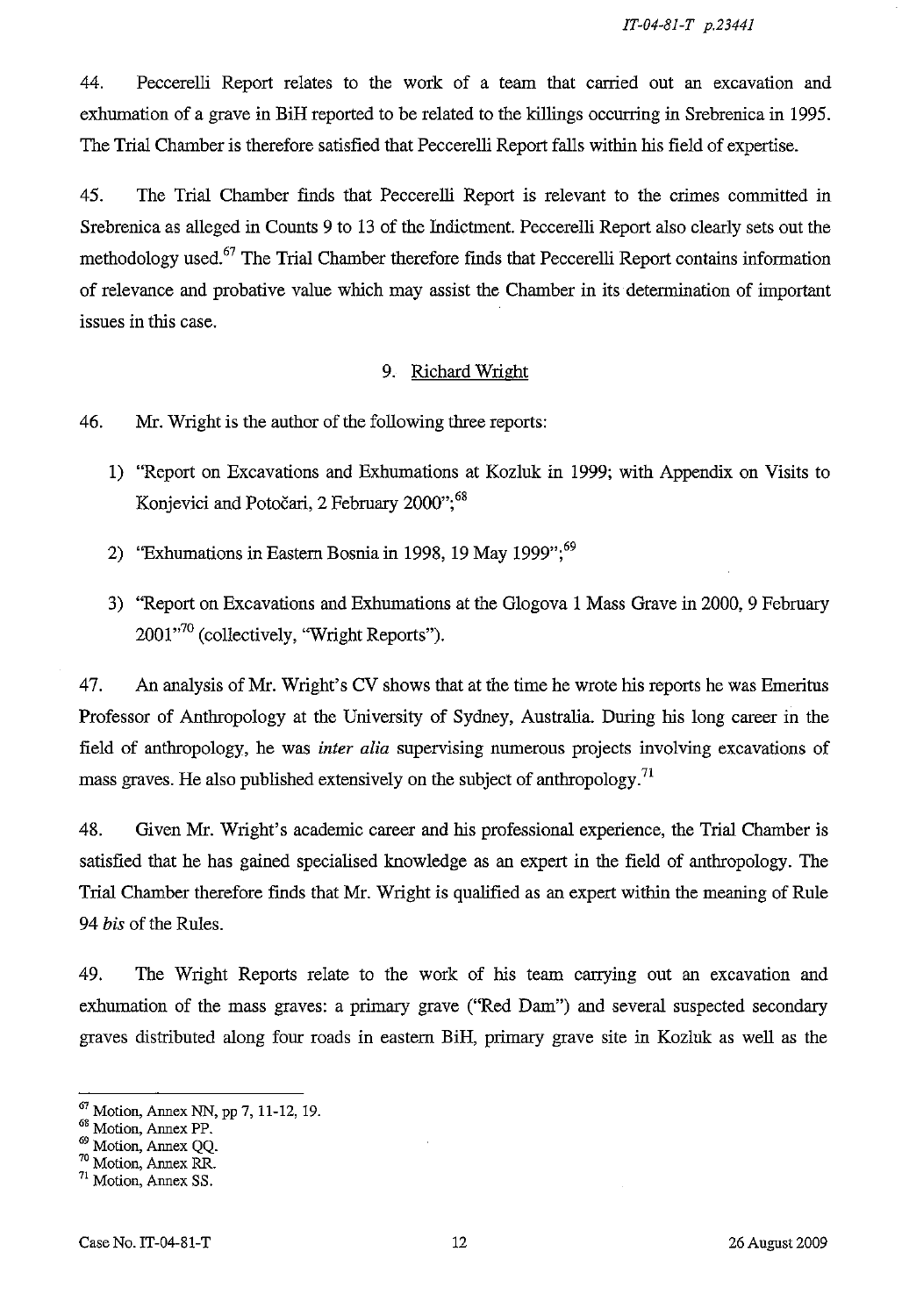primary graves at "Glogova I" site. The Trial Chamber is therefore satisfied that the Wright Reports fall within his field of expertise.

50. The Trial Chamber finds that the Wright Reports are relevant to the crimes committed in Srebrenica as alleged in Counts 9 to 13 of the Indictment. The Wright Reports also clearly set out the methodology used.<sup>72</sup> The Trial Chamber therefore finds that the Wright Reports contain information of relevance and probative value which may assist the Chamber in its determination of important issues in this case.

#### 10. A. D. Kloosterman

51. Mr. Kloosterman is the author of "A Report of the Examination and Recovery of Evidence from Kravica Warehouse, 20 December 1999" ("Kloosterman Report").<sup>73</sup>

52. An analysis of Mr. Kloosterman's CV shows that at the moment of writing of his report, he held a Master's degree in biochemistry from the University of Utrecht and was in the process of obtaining a PhD in biochemistry from the University of Santiago de Compostella, Spain. As of 1980, Mr. Kloosterman was also employed at the Serological and Biological Department of the Netherlands Forensic Institute.<sup>74</sup>

53. Given Mr. Kloosterman's working experience, the Trial Chamber is satisfied that he has gained specialised knowledge as an expert in the field of biochemistry. The Trial Chamber therefore finds that Mr. Kloosterman is qualified as an expert within the meaning of Rule 94 bis of the Rules.

54. Kloosterman Report consists of analysis of the samples taken from Grbavci School in BiH in 1996 for proof of presence of a human DNA. The Trial Chamber is therefore satisfied that Kloosterman Report falls within his field of expertise.

55. The Trial Chamber finds that Kloosterman Report is relevant to the crimes committed in Srebrenica as alleged in Counts 9 to 13 of the Indictment. Kloosterman Report also clearly sets out the methodology used.<sup>75</sup> The Trial Chamber therefore finds that Kloosterman Report contains information of relevance and probative value which may assist the Chamber in its determination of important issues in this case.

 $^{72}$  Motion, Annex PP, pp 5-12; Annex QQ, pp 11-17; Annex RR, pp 8-15.

<sup>&</sup>lt;sup>73</sup> Motion, Annex TT.

<sup>74</sup> Motion, Annex UU.

 $75$  Motion, Annex TT, p. 11.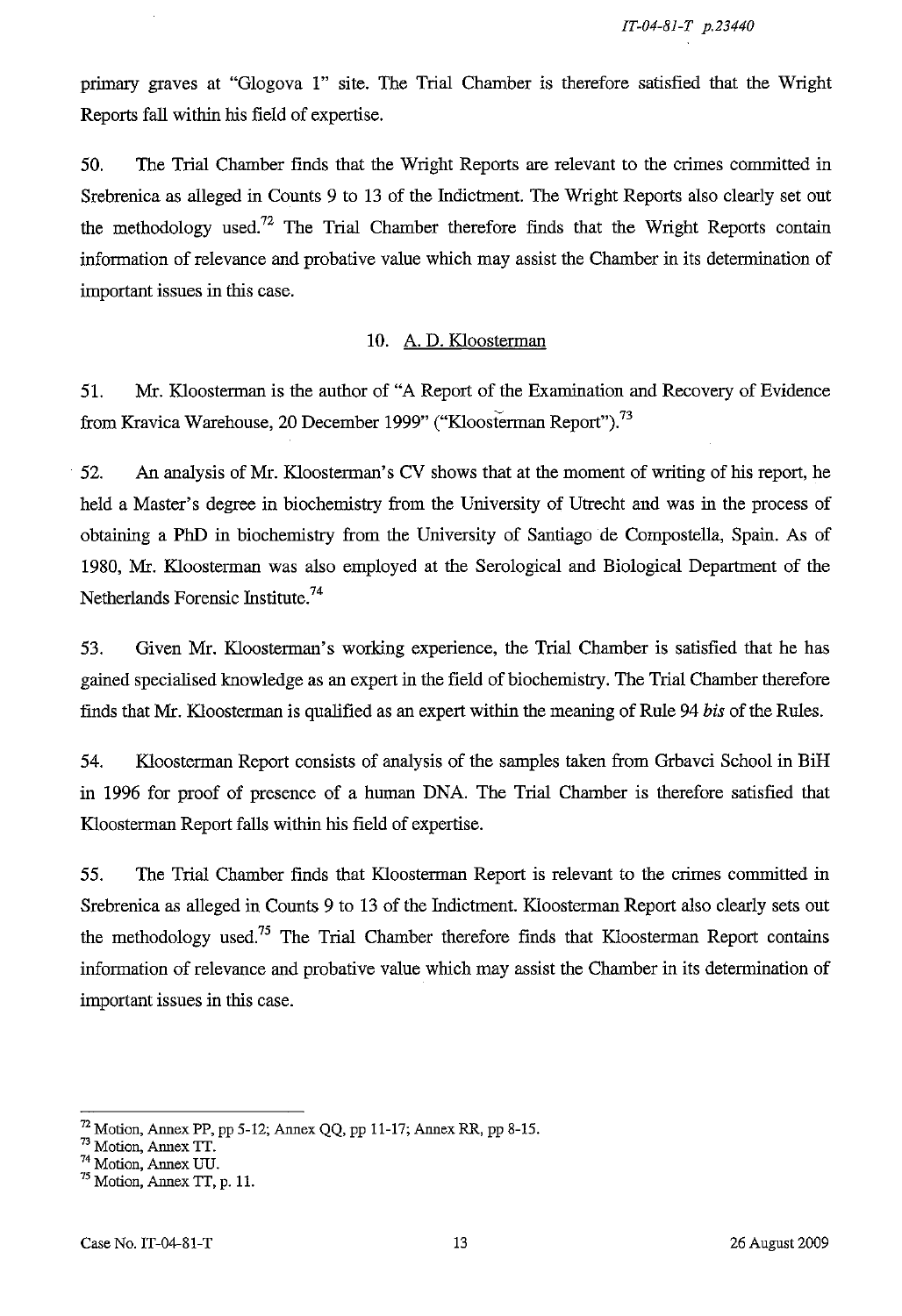## 11. S.E. Maljaars

56. Ms. Maljaars is the author of the "Textile Investigation, 11 February 2000" ("Maljaars Report").<sup>76</sup>

57. An analysis of Ms. Maljaars' CV shows that at the moment of writing this report she held a degree from Laboratory College at the Van Leeuwenhoek Institute in Delft. As of 1991, Ms. Maljaars was employed by the Netherlands Forensic Institute in Rijswijk specialising in forensic analysis of hair, fibres and textile.<sup>77</sup>

58. Given Ms. Maljaars' work experience, the Trial Chamber is satisfied that she has gained specialised knowledge as an expert in the field of forensic chemistry. The Trial Chamber therefore finds that Ms. Maljaars is qualified as an expert within the meaning of Rule 94 *bis* of the Rules.

59. Maljaars Report consists of an analysis of the samples of textiles including blindfolds and ligatures originating from different exhumation sites. The Trial Chamber therefore finds that Maljaars Report falls within her field of expertise.

60. The Trial Chamber finds that Maljaars Report is relevant to the crimes committed in Srebrenica as alleged in Counts 9 to 13 of the Indictment. Maljaars Report also clearly sets out the methodology used.<sup>78</sup> The Trial Chamber is therefore satisfied that Maljaars Report contains information of relevance and probative value which may assist the Chamber in its determination of important issues in this case.

#### 12. Michael Maloney and Michael Brown

- 61. Mr. Maloney and Mr. Brown are the authors of the following two reports:
	- 1) "Kravica Warehouse Investigative Narrative: Results of Forensic Investigation, September-October 1996";<sup>79</sup>
	- 2) "Pilica Dom Investigative Narrative: Results of Forensic Investigation, September-October 1996";<sup>80</sup> (collectively, "Maloney/Brown Reports).

<sup>76</sup> Motion, Annex IT; Supplemental Submission, Annex 17.

 $''$  Motion, Annex VV.

 $78$  Motion, Annex VV, p. 11.

<sup>79</sup> Motion, Annex XX.

**<sup>80</sup> Motion, Annex YY.**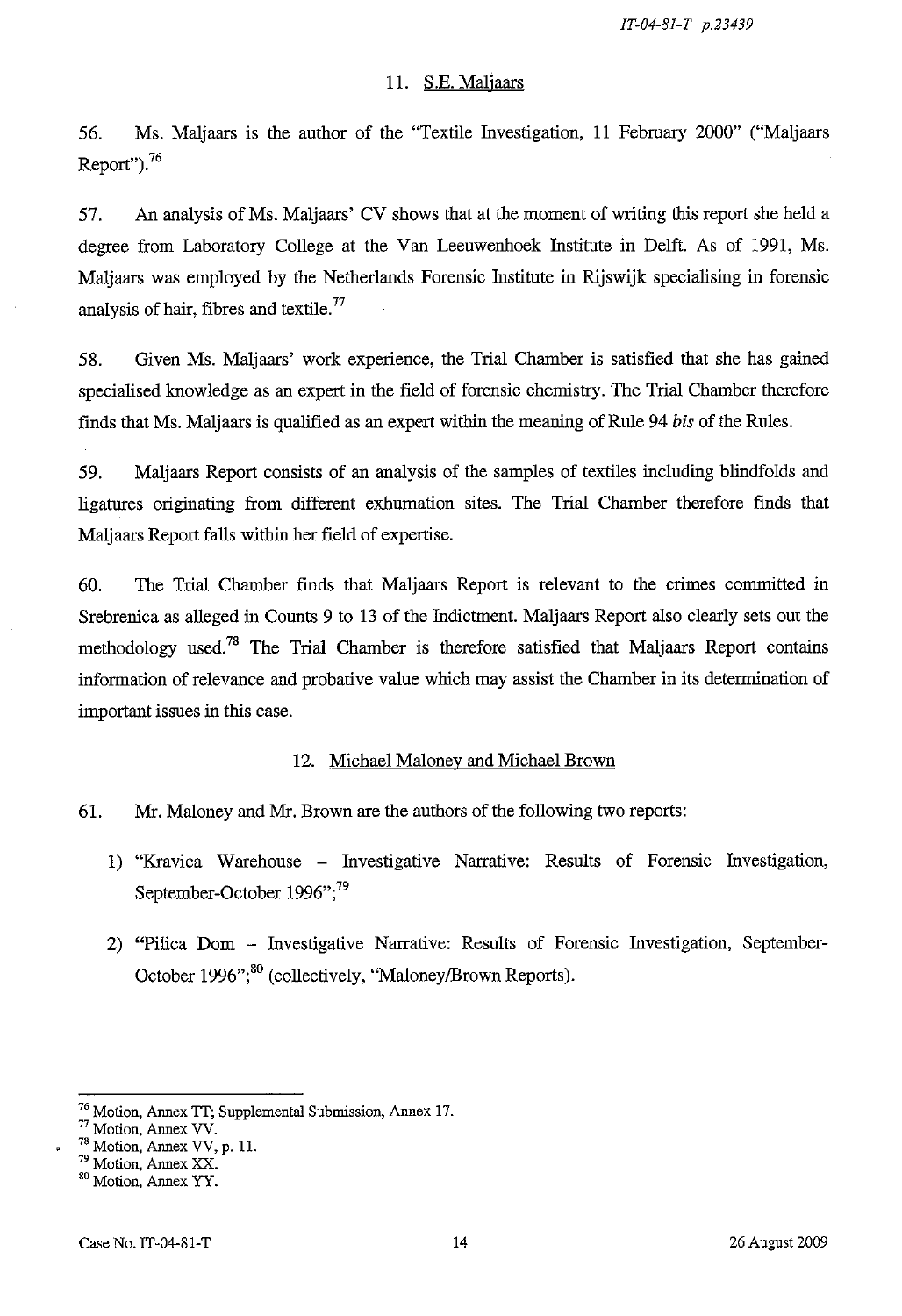62. An analysis of Mr. Maloney's CV shows that at the time he co-wrote the reports he held a Master's degree in Forensic Sciences from the George Washington University in Washington and as of 1991, he was a forensic analyst employed in the U.S. Naval Criminal Investigative Service.<sup>81</sup>

63. Given Mr. Maloney's work experience, the Trial Chamber is satisfied that he has gained specialised knowledge as an expert in the field of forensics. The Trial Chamber therefore finds that Mr. Maloney is qualified as an expert within the meaning of Rule 94 *his* of the Rules.

64. The Trial Chamber notes that the Prosecution has not submitted Mr. Brown's CV. However, from the Maloney/Brown Reports it is clear that at the moment of writing the said reports, he was employed by the U.S. Naval Criminal Investigative Service as an investigator. Due to the fact that Mr. Brown is only a co-author of the Maloney/Brown Reports and that the Defence does not challenge Mr. Brown's expertise, the Trial Chamber is of the opinion that accepting the expertise of Mr. Brown for the purpose of Rule 94 *his* of the Rules will not encroach upon the rights of the Accused.

65. The Maloney/Brown Reports present the results of secondary investigation carried out in the Kravica warehouse and in Pilica Dom from 30 September 1996 to 1 October 1996. The Reports detail the exterior and interior of the buildings, describe the impact areas in the walls and note the contiguous blood spatter and tissue deposits associated with the impact areas. The Trial Chamber is therefore satisfied that the Maloney/Brown Reports fall within their authors' field of expertise.

66. The Trial Chamber finds that the Maloney/Brown Reports are relevant to the crimes committed in Srebrenica as alleged in Counts 9 to 13 of the Indictment. The Maloney/Brown Reports also clearly set out the methodology used. $82$  The Trial Chamber therefore finds that the Maloney/Brown Reports contain information of relevance and probative value which may assist the Chamber in its determination of important issues in this case.

# **IV. DISPOSITION**

# **FOR THE FOREGOING REASONS and PURSUANT TO** Rules 54 and 94 *his* of the Rules, the Trial Chamber

**GRANTS** the Motion;

ADMITS the Expert Reports and the Experts' CVs into evidence;

<sup>&</sup>lt;sup>81</sup> Supplemental Submission, Annex 24.

<sup>&</sup>lt;sup>82</sup> Motion, Annex XX, p. 1.